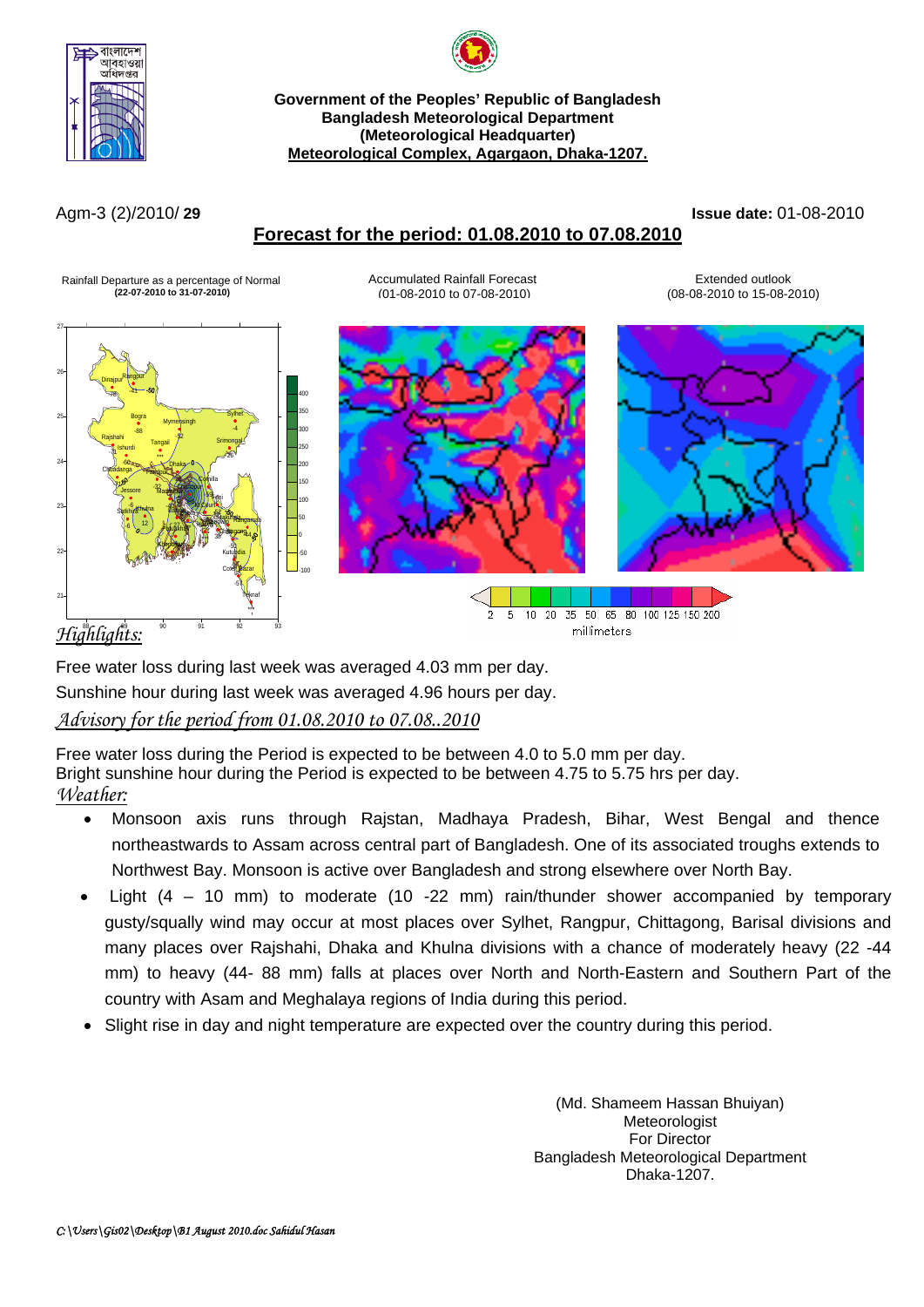## **Bengali Version**

### **Forecast for the period: 01.08.2010 to 07.08.2010**

Rainfall Departure as a percentage of Normal  **(22-07-2010 to 31-07-2010)**

Accumulated Rainfall Forecast (01-08-2010 to 07-08-2010)

Extended outlook (08-08-2010 to 15-08-2010)



#### *প্ৰধান বৈশিষ্ট্য সমৃহঃ-*

গত সপ্তাহে বাম্পীভবনের দৈনিক গড় ৪.০৩ মিঃমিঃ ছিল। গত সপ্তাহে সূর্যকিরণ কালের দৈনিক গড় ৪.৯৬ ঘন্টা ছিল।

#### পূৰ্বাভাসঃ- ০১-০৮-২০১০ খৃঃ থেকে ০৭-০৮-২০১০ খৃঃ পৰ্য<sup>ন</sup>ড়।

এ সময়ে বাম্পীভবনের দৈনিক গড় মান ৪.০ মিঃমিঃ থেকে ৫.০ মিঃমিঃ থাকতে পারে। এ সময়ে সূর্যকিরণকালের দৈনিক গড় মান ৪.৭৫ ঘন্টা থেকে ৫.৭৫ ঘন্টা থাকতে পারে।

#### *আবহাওয়াঃ-*

- মৌসমী অক্ষটি রাজস্থান, মধ্যপ্রদেশ, বিহার এবং আসামের উত্তর পূর্বাংশ হয়ে বাংলাদেশের মধ্যাঞ্চল পর্যন্ড় বিস্ডুত রয়েছে। এর বর্ধিতাংশটি উত্তর পশ্চিম বঙ্গোপসাগর পর্যন্ড় বিস্তৃত। মৌসূমী বায়ুপ্রবাহ বাংলাদেশের উপর সক্রিয় এবং উত্তর বঙ্গোপসাগরে শক্তিশালী।
- এ সপ্তাহে সিলেট, রংপুর, চট্টগাম, বরিশাল বিভাগের অধিকাংশ স্থানে এবং রাজশাহী, ঢাকা, খুলনা বিভাগের অনেক স্থানে হাল্কা (৪-১০ মিঃমিঃ) থেকে মাঝারি (১০-২২ মিঃমিঃ) ধরণের বষ্টি/বজ্র-বষ্টি সহ দমকা ও ঝড়ো হাওয়া বয়ে যেতে পারে সেই সাথে দেশের উত্তর ও উত্তর-পূর্বাঞ্চলে এবং আসাম ও মেঘালয় সহ দেশের দক্ষিণাংশে মাঝারি ধরণের ভারী (২২-৪৪ মিঃমিঃ) থেকে ভারী (৪৪-৮৮ মিঃমিঃ) বর্ষণের সম্ভাবনা রয়েছে।
- এ সপ্তাহের দিনের ও রাতের তাপমাত্রা সামান্য বৃদ্ধি পেতে পারে।

(মোঃ শামীম হাসান ভূইয়া) আবহাওয়াবিদ পরিচালকের পক্ষে বাংলাদেশ আবহাওয়া অধিদপ্তর, ঢাকা-১২০৭।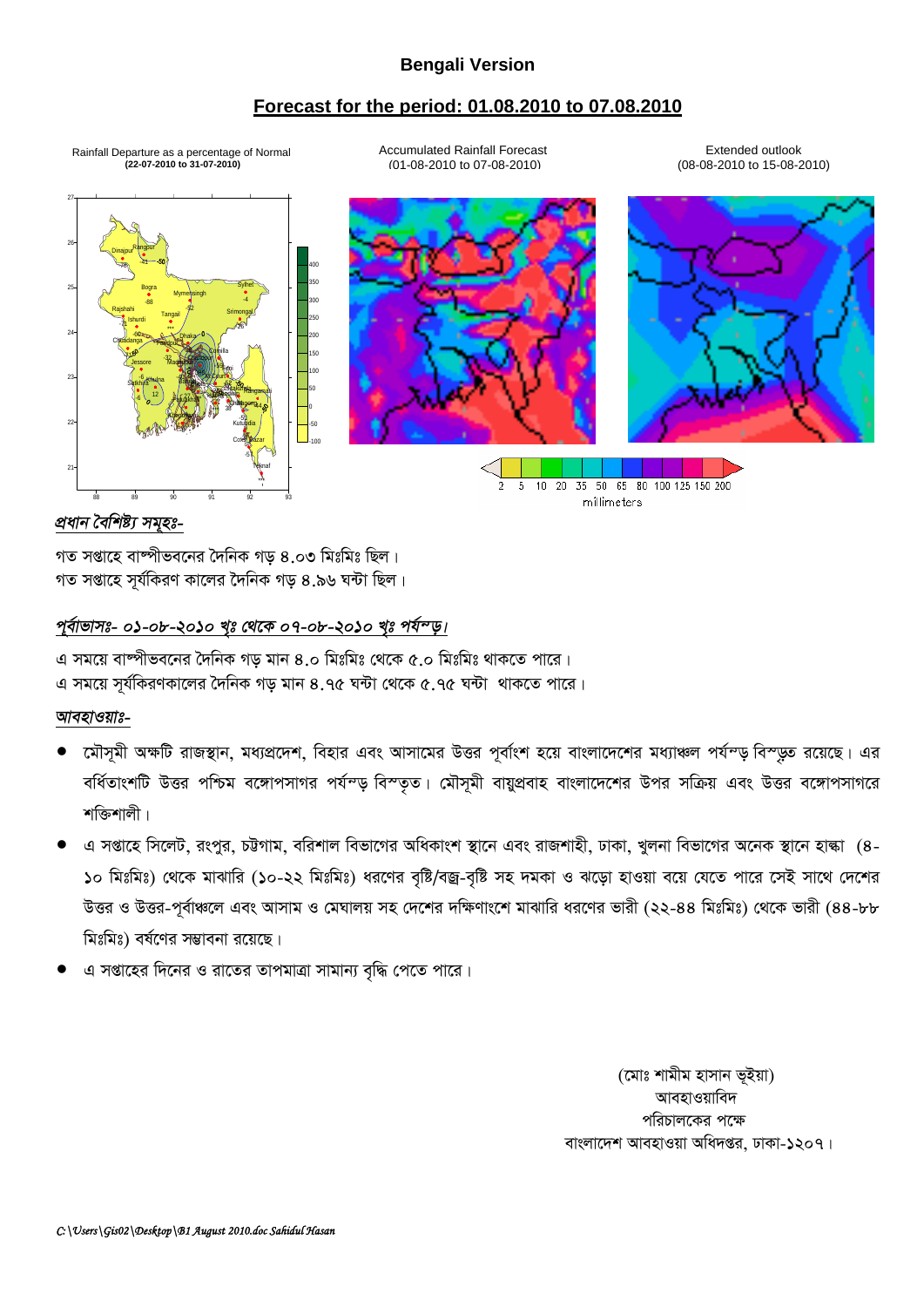#### *Short Weather Description, Period 22.07.2010 to 31.07.2010*

Under the influence of south west monsoon light to heavy rainfall was recorded over the country during the period.

Maximum rainfall 7.3 mm was recorded at Chandpur in Chittagong Division, which was 388% above normal

Minimum rainfall 14 mm was recorded at Bogra in Rajshahi Division, which was 88% below normal.

Highest maximum temperature was recorded in Dhaka Division 27.8-35.6°C, Chittagong Division 27.0-35.7°C, Sylhet Division 30.5-35.7°C Rajshahi Division 31.2-36.0°C, Khulna Division 29.4-35.4°C and Barisal Division 27.5-34.4°C

Extreme maximum temperature was recorded at Mymensingh in Dhaka Division  $35.6^{\circ}$ C, at Rangamati in Chittagong Division  $35.7^{\circ}$ C, at Sylhet in Sylhet Division 35.7<sup>o</sup>C, at Ishurdi in Rajshahi Division 36.0<sup>o</sup>C, at Jessore in Khulna Division 35.4<sup>o</sup>C and at Patuakhali in Barisal Division 34.4<sup>o</sup>C

Lowest minimum temperature was recorded in Dhaka Division 25.0-28.2<sup>o</sup>C, Chittagong Division 24.2-27.5<sup>o</sup>C<sup>,</sup> Sylhet Division 24.9-27.2<sup>o</sup>C<sup>,</sup> Rajshahi Division 24.1-28.4  $\rm{^0C}$ , Khulna Division 24.8-28.0 $\rm{^0C}$  and Barisal Division 25.0-28.5 $\rm{^0C}$ 

Extreme minimum temperature was recorded at Mymensingh in Dhaka Division 25.0°C, at Chittagong and Sandwip in Chittagong Division 24.2°C, at Srimongal in Sylhet Division 24.9<sup>o</sup>C, at Rangpur in Rajshahi Division 24.1<sup>o</sup>C, at Jessore in Khulna Division 24.8<sup>o</sup>C and at Patuakhali in Barisal Division  $25.0^{\circ}$ C.

#### *Rainfall analysis and average temperature: -*

| Name of the      | Name of the     | <b>Total Rainfall</b> | Normal      | Deviation in   | Total          | Average      | Average                       | Average            | Average            | Average Mn.     | Average                   |
|------------------|-----------------|-----------------------|-------------|----------------|----------------|--------------|-------------------------------|--------------------|--------------------|-----------------|---------------------------|
| <b>Divisions</b> | <b>Stations</b> | in $(mm)$             | Rainfall in | %              | Rainy          | Max          | Mn<br>Humidity in Humidity in | Max. temp<br>in °C | Normal<br>Max.temp | temp in °C      | Normal Min.<br>temp in °C |
|                  |                 |                       | (mm)        |                | days           | %            | %                             |                    | in °C              |                 |                           |
|                  |                 |                       |             |                |                |              |                               |                    |                    |                 |                           |
| Dhaka            | Dhaka           | 87                    | 120         | $-28$          | 7              | 91           | 66                            | 32.5               | 31.8               | 27.0            | 26.2                      |
|                  | Mymensingh      | 62                    | 128         | $-52$          | 7              | $\star\star$ | $\star\star$                  | $\star\star$       | 31.4               | $^{\star\star}$ | 26.0                      |
|                  | Faridpur        | 72                    | 106         | $-32$          | 7              | 96           | 61                            | 32.2               | 31.5               | 26.6            | 26.0                      |
|                  | Madaripur       | 82                    | 137         | $-40$          | 8              | 96           | 74                            | 32.3               | 31.8               | 26.7            | 25.2                      |
|                  | Tangail         | $\star\star$          | 102         | $***$          |                | $\star\star$ | $\star\star$                  | $\star\star$       | 32.2               | $\star\star$    | 26.2                      |
| Chittagong       | Chittagong      | 63                    | 128         | $-51$          | 8              | $\star\star$ | $\star\star$                  | 31.7               | 31.1               | 25.8            | 25.2                      |
|                  | Sitakunda       | 132                   | 199         | $-34$          | 7              | $\star\star$ | $\star\star$                  |                    | 30.9               | $\star\star$    | 25.3                      |
|                  | Rangamati       | 90                    | 161         | $-44$          | 8              | 97           | 59                            | 32.9               | 31.5               | 25.5            | 24.7                      |
|                  | Cox'sBazar      | 126                   | 295         | $-57$          | 8              | $\star\star$ | $\star\star$                  | $\star\star$       | 30.6               | $\star\star$    | 25.2                      |
|                  | Teknaf          | $\star\star$          | 344         | $***$          | $\star\star$   | $\star\star$ | $\star\star$                  | $\star\star$       | 30.2               | $\star\star$    | 25.1                      |
|                  | Hatiya          | $\star\star$          | 184         | $***$          | $\star\star$   | $\star\star$ | $\star\star$                  | $^{\star\star}$    | 30.1               | $\star\star$    | 25.5                      |
|                  | Sandwip         | 303                   | 219         | 38             | 8              | 94           | 76                            | 31.3               | 30.3               | 25.9            | 25.1                      |
|                  | Kutubdia        | 135                   | 185         | $-27$          | 9              | 96           | 63                            | 31.0               | 30.6               | 25.5            | 25.5                      |
|                  | Feni            | 96                    | 198         | $-52$          | 8              | 100          | 63                            | 31.7               | 30.9               | 26.0            | 25.2                      |
|                  | <b>MCourt</b>   | 166                   | 225         | $-26$          | 8              | 98           | 62                            | 32.2               | 30.9               | 26.2            | 25.6                      |
|                  | Chandpur        | 703                   | 144         | 388            | 8              | 97           | 60                            | 32.2               | 31.4               | 26.4            | 25.8                      |
|                  | Comilla         | 56                    | 135         | $-59$          | 6              | 95           | 70                            | 32.9               | 31.4               | 26.0            | 25.5                      |
| Sylhet           | Sylhet          | 251                   | 261         | -4             | 10             | $\star\star$ | $\star\star$                  | $\star\star$       | 31.8               | $^{\star\star}$ | 25.2                      |
|                  | Srimongal       | 86                    | 116         | $-26$          | 9              | 97           | 56                            | 33.1               | 32.4               | 25.5            | 24.9                      |
| Rajshahi         | Rajshahi        | 32                    | 112         | $-71$          | $\overline{7}$ | $\star\star$ | $\star\star$                  | $\star\star$       | 32.2               | $\star\star$    | 25.8                      |
|                  | Bogra           | 14                    | 116         | $-88$          | 3              | 95           | 55                            | 33.6               | 32.1               | 27.2            | 26.2                      |
|                  | Rangpur         | 96                    | 164         | $-41$          | $\overline{7}$ | 93           | 65                            | 33.1               | 31.8               | 27.0            | 26.0                      |
|                  | Dinajpur        | 25                    | 116         | $-78$          | $\overline{7}$ | 96           | 53                            | 33.1               | 32.0               | 26.9            | 26.0                      |
|                  | Ishurdi         | 36                    | 91          | $-60$          | 7              | 97           | 61                            | 33.6               | 32.2               | 26.7            | 26.1                      |
| Khulna           | Khulna          | 104                   | 93          | 12             | 7              | 98           | 60                            | 32.4               | 32.0               | 26.8            | 26.2                      |
|                  | Jessore         | 97                    | 103         | $-6$           | 8              | $\star\star$ | $\star\star$                  | 33.3               | 32.5               | 27.0            | 26.1                      |
|                  | Chuadanga       | 33                    | 115         | $-71$          | 6              | $\star\star$ | $\star\star$                  | $\star\star$       | 32.8               | $\star\star$    | 26.3                      |
|                  | Satkhira        | 101                   | 107         | $-6$           | 9              | 97           | 65                            | 32.6               | 32.1               | 26.7            | 26.2                      |
| Barisal          | Barisal         | 164                   | 129         | 27             | 9              | 99           | 75                            | 31.7               | 31.2               | 26.3            | 25.7                      |
|                  | <b>Bhola</b>    | $\star\star$          | 142         | $***$          |                | $\star\star$ | $\star\star$                  | $^{\star\star}$    | 30.8               | $\star\star$    | 25.5                      |
|                  | Patuakhali      | 196                   | 188         | $\overline{4}$ | 9              | $\star\star$ | $\star\star$                  | $\star\star$       | 30.9               | **              | 25.9                      |
|                  | Khepupara       | 158                   | 171         | $-8$           | 8              | 99           | 70                            | 30.6               | 30.8               | 26.5            | 26.0                      |

*C:\Users\Gis02\Desktop\B1 August 2010.doc Sahidul Hasan*